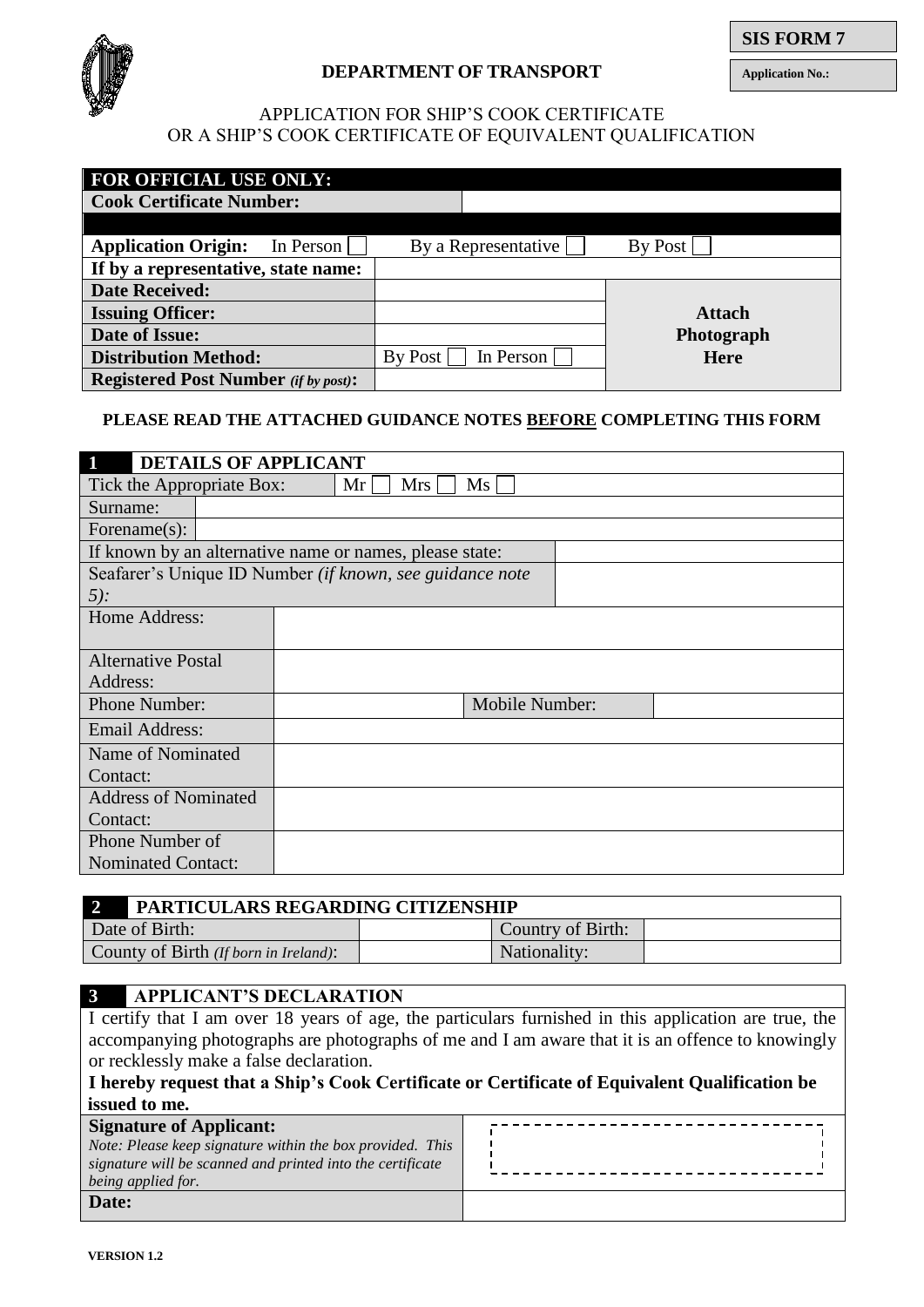| <b>APPLICATION TYPE</b> |  |
|-------------------------|--|
|-------------------------|--|

This application is for: *(please tick the appropriate box/es)*<br>
Ship's Cook Certificate | Ship's Cook Ce

Ship's Cook Certificate of Equivalent Qualification

# **ADDITIONAL DETAILS REQUIRED IF APPLYING FOR A CERTIFICATE OF EQUIVALENT QUALIFICATION**

|              | PARTICULARS OF YOUR SHIP'S COOK CERTIFICATE FOR WHICH A<br><b>CERTIFICATE OF EQUIVALENT QUALIFICATION IS BEING SOUGHT</b> |                |                    |                                 |
|--------------|---------------------------------------------------------------------------------------------------------------------------|----------------|--------------------|---------------------------------|
| Certificate: | Country of Issue:                                                                                                         | Cert Number: 1 | <b>Issue Date:</b> | <b>Expiry Date</b><br>(if any): |
|              |                                                                                                                           |                |                    |                                 |

| 6                        |                                                      |  | EMPLOYMENT DETAILS OF PROSPECTIVE EMPLOYMENT (for which a |  |  |
|--------------------------|------------------------------------------------------|--|-----------------------------------------------------------|--|--|
|                          | Certificate of Equivalent Qualification is required) |  |                                                           |  |  |
|                          | <b>SHIP DETAILS</b>                                  |  |                                                           |  |  |
|                          | <b>Name of Ship:</b>                                 |  | <b>Official Number:</b>                                   |  |  |
|                          | <b>Port of Registry:</b>                             |  | <b>Gross Tonnage (GT):</b>                                |  |  |
|                          | <b>Type of Ship:</b>                                 |  |                                                           |  |  |
|                          |                                                      |  |                                                           |  |  |
|                          | <b>ENGAGEMENT DETAILS</b>                            |  |                                                           |  |  |
|                          | <b>Capacity Engaged:</b>                             |  | Date of Engagement:                                       |  |  |
|                          | Port:                                                |  |                                                           |  |  |
|                          |                                                      |  |                                                           |  |  |
| <b>EMPLOYERS DETAILS</b> |                                                      |  |                                                           |  |  |
|                          | <b>Employers Name:</b>                               |  | <b>Company Name:</b>                                      |  |  |
| <b>Address:</b>          |                                                      |  | <b>Phone Number:</b>                                      |  |  |
|                          |                                                      |  | <b>Email Address:</b>                                     |  |  |
|                          |                                                      |  |                                                           |  |  |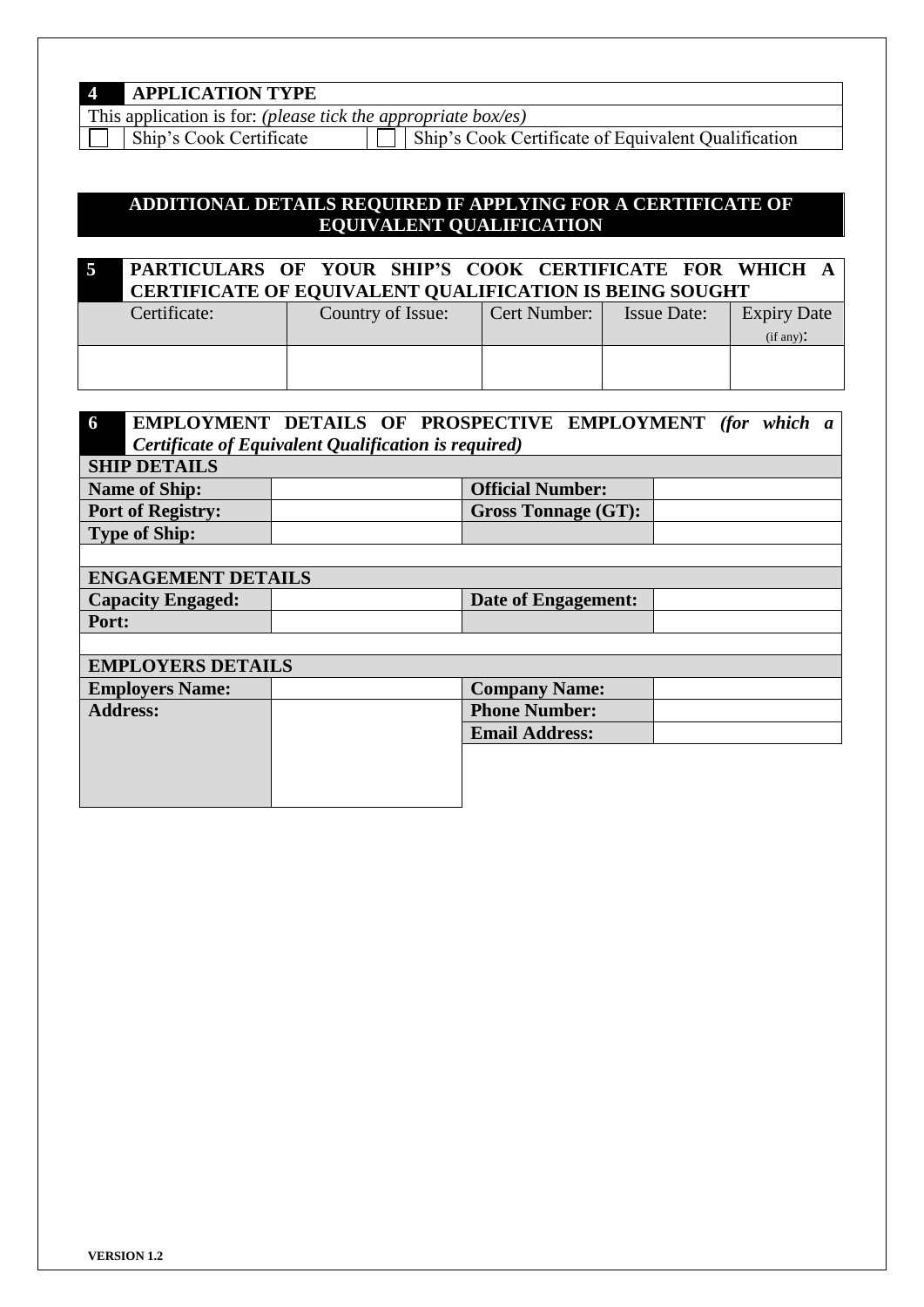| 7<br>DOCUMENTS TO ACCOMPANY YOUR APPLICATION - CHECKLIST                                                                                                                          |                      |                       |  |  |
|-----------------------------------------------------------------------------------------------------------------------------------------------------------------------------------|----------------------|-----------------------|--|--|
|                                                                                                                                                                                   | <b>For Applicant</b> | For Official Use only |  |  |
| <b>APPLICATION FOR A SHIP'S COOKS CERTIFICATE:</b>                                                                                                                                |                      |                       |  |  |
| A completed application form                                                                                                                                                      |                      |                       |  |  |
| Two photographs, signed on reverse                                                                                                                                                |                      |                       |  |  |
| Approved certificate or document in respect of an<br>approved Cook training course                                                                                                |                      |                       |  |  |
| Company Letter/Email (verifying employment onboard<br>an Irish flagged ship)                                                                                                      |                      |                       |  |  |
| in Personal<br>Survival<br>Certificate<br>of Proficiency<br>Techniques (STCW A-VI/1-1)                                                                                            |                      |                       |  |  |
| Certificate of Proficiency in Fire Prevention and Fire<br>Fighting (STCW A-VI/1-2)                                                                                                |                      |                       |  |  |
| Certificate of Proficiency in Elementary First Aid<br>$(STCW A-VI/1-3)$                                                                                                           |                      |                       |  |  |
| Certificate of Proficiency in Personal Safety and Social<br>Responsibilities (STCW A-VI/1-4)                                                                                      |                      |                       |  |  |
| Discharge Book or other Sea Service certification                                                                                                                                 |                      |                       |  |  |
| Passport or alternatively an original Birth Certificate and<br>current State photographic ID i.e. Driver's Licence (not<br>required if an Irish Discharge Book is provided)       |                      |                       |  |  |
| <b>Seafarer Medical Certificate</b>                                                                                                                                               |                      |                       |  |  |
| <b>APPLICATION FOR A CERTIFICATE OF EQUIVALENT QUALIFICATION (Where a</b><br>Ship's Cook Certificate was issued by or under the authority of the Government of another<br>State): |                      |                       |  |  |
| A completed application form                                                                                                                                                      |                      |                       |  |  |
| Two photographs, signed on reverse                                                                                                                                                |                      |                       |  |  |
| Company Letter/Email (verifying employment onboard<br>an Irish flagged ship)                                                                                                      |                      |                       |  |  |
| Ship's Cook Certificate (issued by or under the authority of the<br>Government of another State)                                                                                  |                      |                       |  |  |
| Passport or alternatively an original Birth Certificate and<br>current State photographic ID i.e. Driver's Licence                                                                |                      |                       |  |  |

**IMPORTANT NOTICE:** INCOMPLETE APPLICATIONS MAY BE RETURNED UNPROCESSED, BY POST. THEREFORE IN ORDER TO AVOID ANY UNDUE DELAY IN THE PROCESSING OF YOUR APPLICATION, PLEASE ENSURE THAT THE ABOVE CHECKLIST IS ADHERED TO.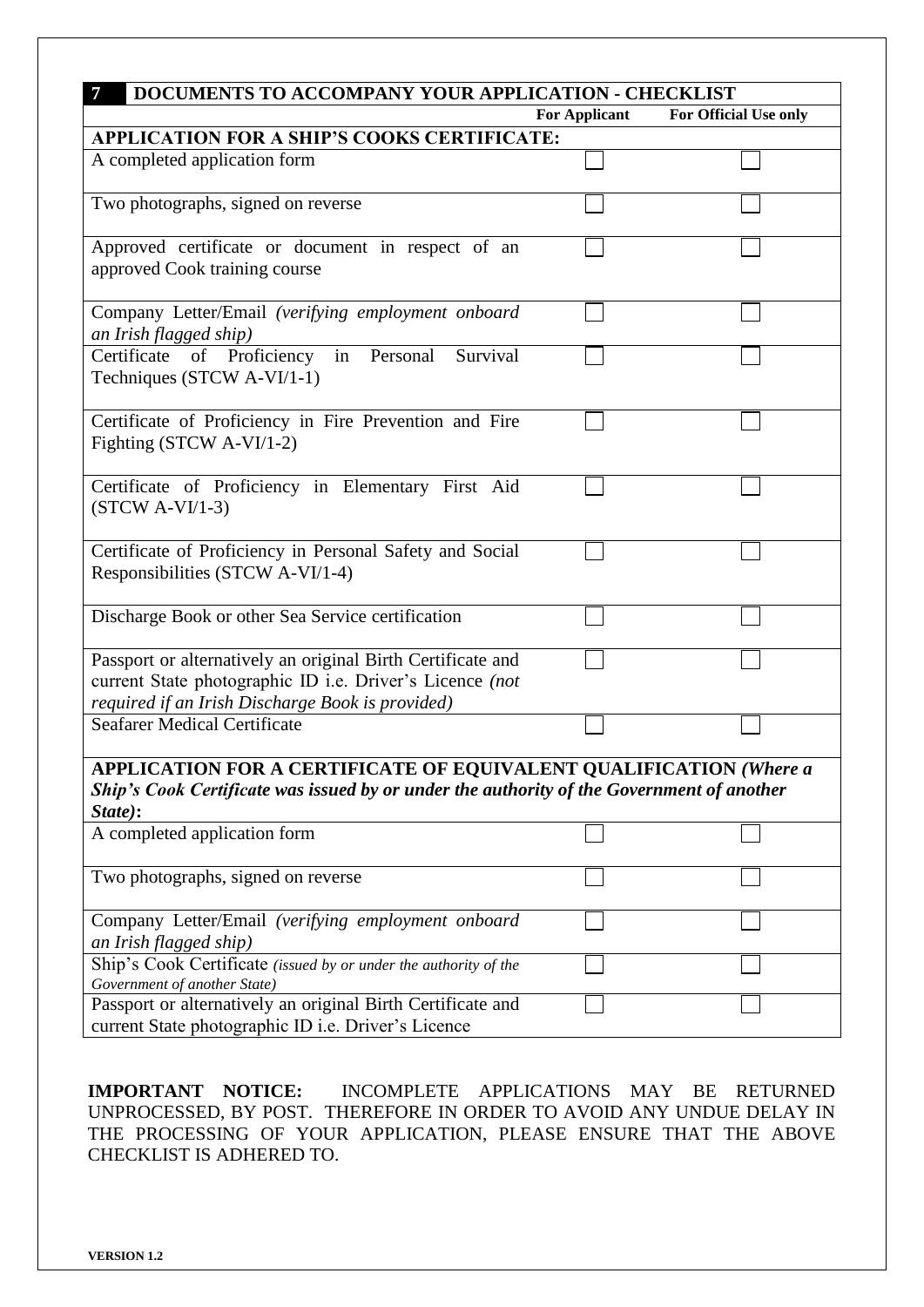### **FOR OFFICIAL USE ONLY APPLICATION PASSED**

I confirm that I have examined the identity, training and service documents supplied in support of this application. I hereby certify that the candidate has met the requirements for a Ship's Cook Certificate in accordance with S.I. No. 374 of 2014 Merchant Shipping (Maritime Labour Convention) (Accommodation, Recreational Facilities, Food, Catering and Ships' Cooks) Regulations 2014. **CERTIFICATE TO BE ISSUED NOW** *(Examiner to tick appropriate box)* Ship's Cook Certificate Ship's Cook Certificate of Equivalent Qualification *Office Stamp* **Superintendent's** 

**Approved Expiry Date:**

**Signature: Date:**

### **APPLICATION REJECTED**

I confirm that I have examined the identity, training and service documents supplied in support of this application. I hereby certify that the candidate has **NOT** met the requirements for a Ship's Cook Certificate/ Ship's Cook Certificate of Equivalent Qualification in accordance with S.I. No. 374 of 2014 Merchant Shipping (Maritime Labour Convention) (Accommodation, Recreational Facilities, Food, Catering and Ships' Cooks) Regulations 2014.

# **REASON(S) FOR REJECTION**

|                                | <b>Office Stamp</b> |
|--------------------------------|---------------------|
| Superintendent's<br>Signature: |                     |
| Date:                          |                     |
|                                |                     |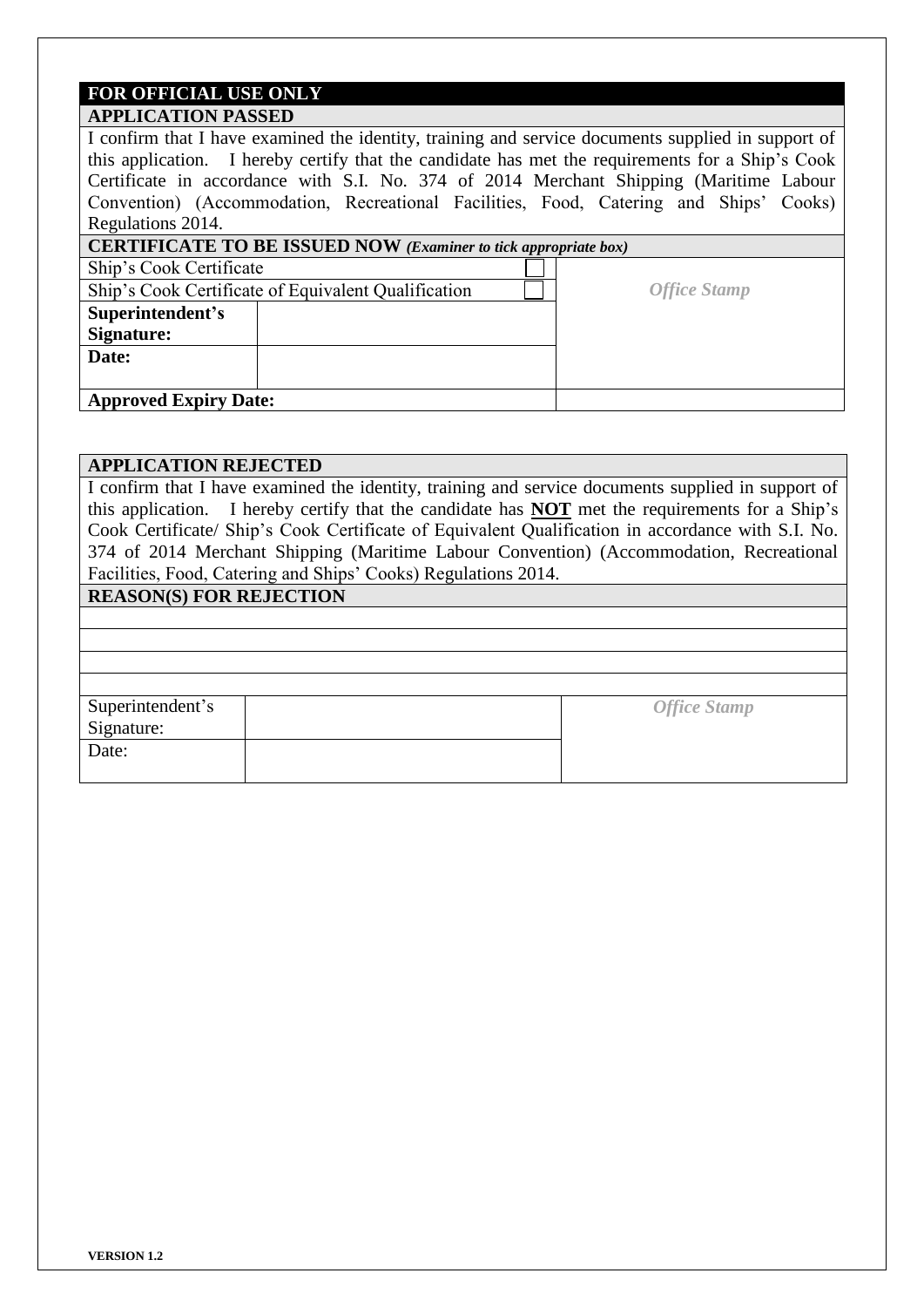## **GUIDANCE NOTES**

#### **1. GENERAL**

S.I. No. 374 of 2014, Merchant Shipping (Maritime Labour Convention) (Accommodation, Recreational Facilities, Food, Catering and Ships' Cooks) Regulations 2014 provides for the issue of Ship's Cooks Certificates.

Provision is also made for the recognition of Ship's Cooks Certificates issued by, or under the authority of, the Government of other States that are parties to the Convention or to the Certification of Ships' Cooks Convention 1956 (No. 69), provided the Minister is satisfied that the level of qualification attained meets the required standard.

## **QUALIFYING CRITERIA**

In order to apply for a Ship's Cook Certificate you must:

- Have completed an approved training course for cooks at an approved cookery school or other approved institution or an approved training course in trade cookery or cookery and have been issued an approved certificate or other approved document in respect of the training course undertaken and
- Have served for not less than one month at sea. Details of sea service may be provided in a Discharge Book or alternatively as other certificates signed by the master or owner of ships in which you have served and
- Hold a valid Seafarer's Medical Certificate *(see Marine Notice 38 of 2014 for a list of approved GP's)* and
- Hold a Certificate of Proficiency in Personal Survival Techniques (STCW A-VI/1-1) and
- $\bullet$  Hold a Certificate of Proficiency in Fire Prevention and Fire Fighting (STCW A-VI/1-2) and
- Hold a Certificate of Proficiency in Elementary First Aid (STCW A-VI/1-3) and
- Hold a Certificate of Proficiency in Personal Safety and Social Responsibilities (STCW A-VI/1-4).

### **2. LEGIBILITY**

All entries (other than where signatures are required) must be made clearly in BLOCK CAPITALS using a black or blue ballpoint pen.

### **3. PHOTOGRAPHS**

Your application must be accompanied by two identical passport-type photographs. The photographs should be taken full face, without a hat, and should be printed on normal photographic paper. The reverse side of each photograph should be signed by you.

### **4. FEE**

There is no fee currently payable.

### **5. DETAILS OF APPLICANT (SECTION 1)**

### **SEAFARERS UNIQUE ID NUMBER**

The Department of Transport is in the process of issuing all seafarers' who hold Irish Seafarer's Discharge Books, Identity Cards, Certificates of Competency, Radio Operator's Certificates and other seafaring qualifications and certificates including Irish Seafarer's Medical Certificates, a Seafarer's Unique ID Number. If this number is known to you, please provide it under Section 1. If this number is not known by you, please leave this field blank. Your unique ID number will be issued to you and printed on the current seafarer's certificate which you are applying for. This number should be quoted on all future communications with this Department.

#### **NOMINATED CONTACT**

For data protection purposes your application, or the status of your application, may not be discussed with any other party without your prior consent. Should you envisage another party making inquiries with this Department on your behalf regarding the status of an application submitted by you (i.e. should you be away at sea), then please provide details of that Nominated Contact.

**VERSION 1.1**